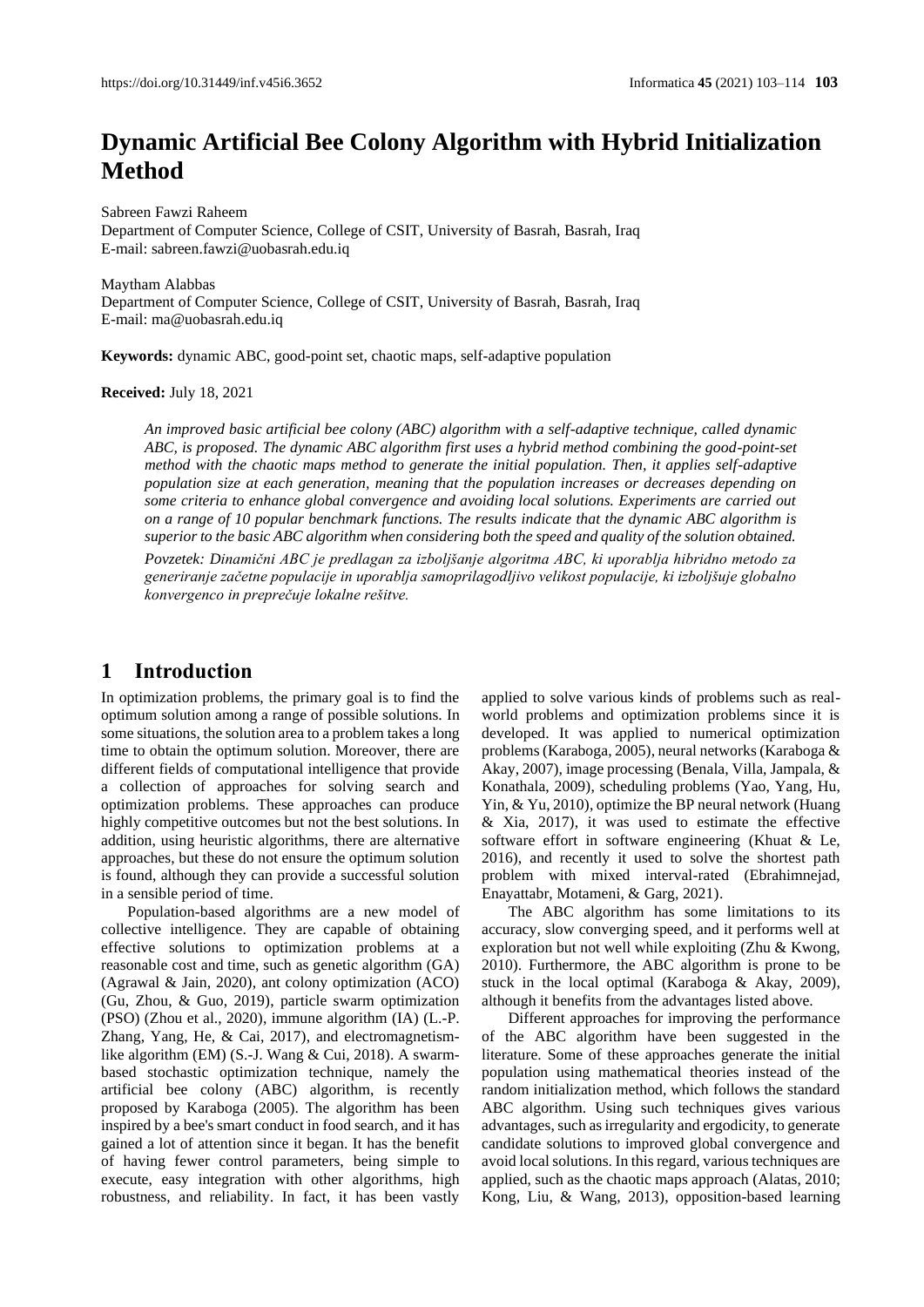method (Che, Yang, & Wang, 2021; Rahnamayan, Tizhoosh, & Salama, 2008), combine an opposition-based learning method and chaotic systems (W.-f. Gao & Liu, 2012; Long & Wang, 2021), a good-point-set strategy (Chun-Feng, Kui, & Pei-Ping, 2014; Li, Xiang, Yang, & Liu, 2021; Ouyang, Li, Fei, Zhou, & Duan, 2015; R. Wang, Ru, & Long, 2009; Q. Zhang & Liu, 2019), half space-based symmetry initialization (HSSI) algorithm (Xue, Jiang, Ma, Liu, & Pang, 2018), and k-means method (Pan, Zhang, & Pan, 2020). The latter has been developed to the generated cluster center as the initial honey source rather than the regular method initialization to improve the solution's diversity and to improve the solution's diversity and performance.

Alternatively, a set of techniques is proposed to improve the ABC algorithm by modifying the solution search equation. Zhu and Kwong (2010) proposed a gbestguided ABC (GABC) algorithm, which is an improved ABC algorithm that enhances the exploitation by utilizing the global best solution (gbest) details to guide the quest of new candidate solutions through incorporating the information of gbest into the equation of solution search. W. Gao, Liu, and Huang (2012) suggested a selective probability and a new search mechanism, namely ABC/best/1, that can generate the new solution around the best solution of the previous cycle. Also, W. Gao and Liu (2011) introduced a modified ABC algorithm, inspired by DE, in which "ABC/rand/1" and "ABC/best/1" were employed as local search mechanisms. Tang, Long, Wu, Zhang, and Shardt (2017) improved a solution search equation by introduces a parameter  $\lambda$  that coordinates the impact of the previous position on the new one. N. A. Elkhateeb and Badr (2014) presented a new dynamic parameter named inertia weight, which helped control the effect of previous foods on the current anticipated one.

Other approaches have modified the size of the population by making it dynamic instead of being fixed in the basic ABC algorithm. The population size plays an essential role in the strength of the algorithm and the cost of its calculation. T. K. Sharma, Pant, and Singh  $(2011)$ proposed a variant to generate food sources adaptively by starts with some initial randomly generated solutions while the population of the food source of subsequent generations is adaptively changing depending on the average size of the population of all individuals in the current population. An incremental population size strategy was proposed, adding new individuals to the population biased towards the best-so-far solution (De Oca, Stutzle, Van den Enden, & Dorigo, 2010; Liao, Montes de Oca, Aydin, Stützle, & Dorigo, 2011). N. Elkhateeb and Badr (2017) introduced a novel variable population size ABC algorithm that gradually reduces the population size and moves the bees, in each process of reinitialization, towards the global best food source. Ding et al. (2017) proposed a novel ABC algorithm with a dynamic population that the bee can dynamically reproduce and die throughout the foraging process and the size of the population varies at each generation. Table 1 summarizes the related works with their methodology, performance, and results.

So, in the current work, two different mechanisms are proposed to enhance the intensification and diversification of the ABC algorithm's performance. First, a hybrid initialization technique based on good-point-set theory and chaotic maps method to generate the initial population is used. Second, different strategies for generating a selfadaptive population size are applied because the algorithm's effectiveness can be maintained by maintaining acceptable population size.

The rest of the current paper is structured as follows: Section 2 explains a brief overview of the basic ABC algorithm. Section 3 describes the main idea of the dynamic ABC algorithm. The test functions, the results of the simulation, and comparison results are discussed in Section 4. Section 5 presents a summary discussion.

# **2 Artificial bee colony algorithm (ABC)**

### **2.1 The basic concept of the ABC algorithm**

Karaboga (2005) suggested the artificial bee colony (ABC) algorithm as a population-based search technique dependent on the intelligent foraging nature of a honeybee hive. The ABC algorithm follows four steps: (1) initialization; (2) employed bee phase: working bees returning to a previously visited food supply (a potentially optimized solution to the problem); (3) onlooker bee phase: some onlookers are waiting to choose a food supply; and (4) scout bee phase: scouts conduct a random quest. The working artificial bees make up the first half of the colony, while onlookers and scouts make up the second half. In other words, the number of bees working equals the number of food supplies. The employed bee (forager bee) of an abandoned food source is transformed into a scout. Initialization happens first and only one time, while the other three steps are replayed repeatedly before the stop conditions are satisfied. The main steps of the ABC algorithm are as follows.

**Initialization step**: Through the current step, an initial population of SN solutions (food sources) is randomly generated according to Eq. (1).

$$
X_{ij} = Lb_j + rand(0,1) * (Ub_j - Lb_j),
$$
 (1)

where  $X_{i=1}$ ,  $SN = \{x_{i1}, x_{i2}, \ldots, x_{iD}\}\)$  denote the  $i^{th}$  solution in the swarm, *D* is the number of optimization parameters, and  $L_{\rm b}$  and  $U_{\rm b}$  are the lower and upper bounds of the solution location in dimension j, respectively. Then each individual is evaluated by Eq. (2).

$$
fitness_i = \begin{cases} \frac{1}{1 + f(X_i)} & \text{if } f(X_i) \ge 0, \\ 1 + abs(X_i) & \text{if } f(X_i) < 0, \end{cases} \tag{2}
$$

where *fitness<sub>i</sub>* is the fitness value of solution *i*, and  $f(X_i)$  is the objective function associated with *Xi.*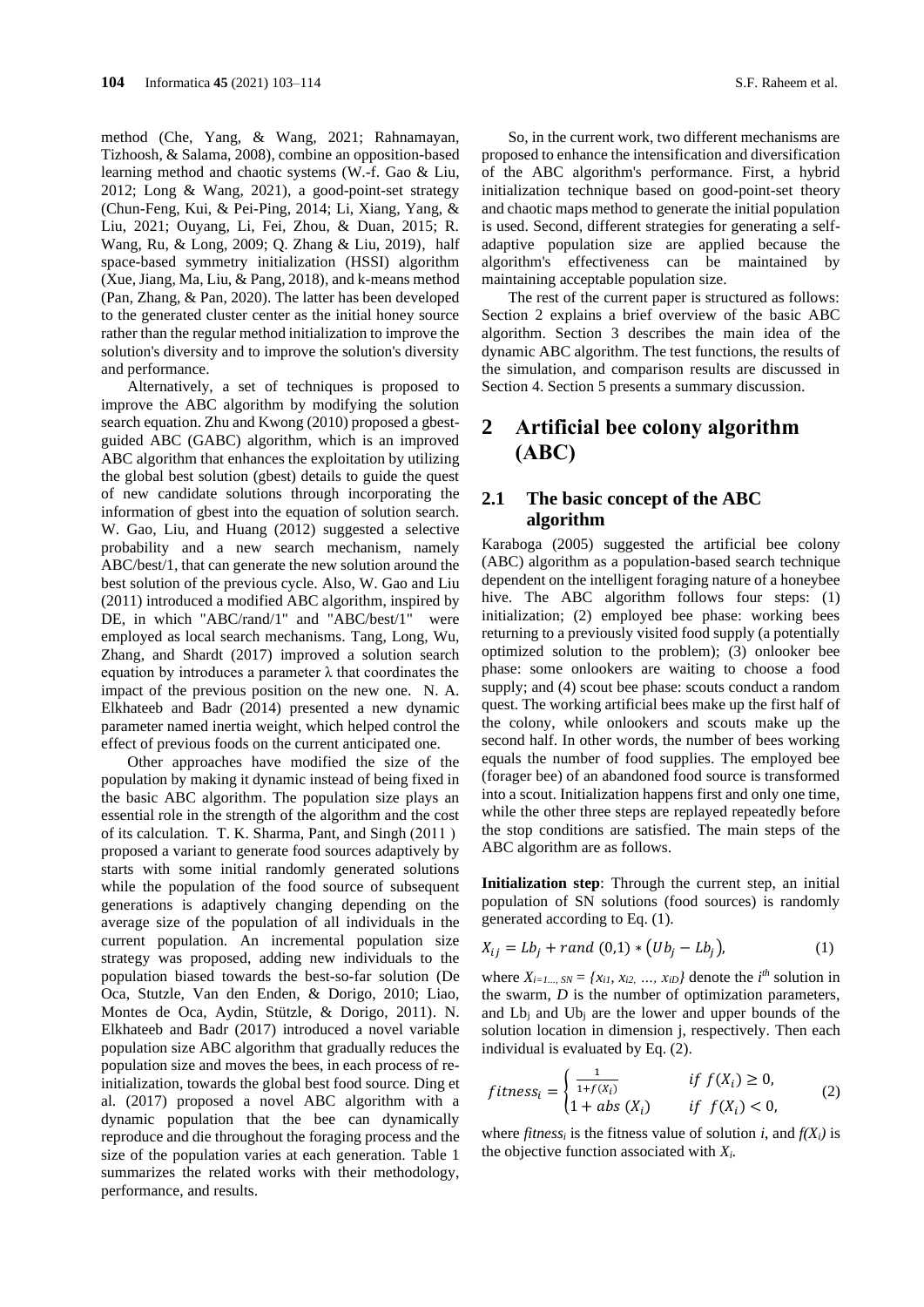| Reference                                  | Methodology                                                             | <b>Performance/Results</b>                                                                                                                                                                                                                                                                                                                                                                                                                                                                                                                  |  |  |  |  |  |  |  |  |
|--------------------------------------------|-------------------------------------------------------------------------|---------------------------------------------------------------------------------------------------------------------------------------------------------------------------------------------------------------------------------------------------------------------------------------------------------------------------------------------------------------------------------------------------------------------------------------------------------------------------------------------------------------------------------------------|--|--|--|--|--|--|--|--|
| (Alatas, 2010)                             | population                                                              | • Modify the initial • Three benchmark functions (one unimodal and two multimodal) are used to measure the<br>performance of the proposed technique.<br>• The proposed technique results showed an increase in the quality of the solution; that is,                                                                                                                                                                                                                                                                                        |  |  |  |  |  |  |  |  |
|                                            |                                                                         | it improved in some cases the global search ability by escaping from local solutions.                                                                                                                                                                                                                                                                                                                                                                                                                                                       |  |  |  |  |  |  |  |  |
| (Kong, Liu,<br>Wang, 2013)                 | population<br>Developed a new<br>search equation                        | & • Modify the initial • The proposed algorithm was applied to test 27 standard functions with different<br>dimensions to verify their performance.<br>• The search equation has been modified to balance the exploration and exploitation<br>capabilities well and preserve society's diversity.<br>• The proposed configuration methods affected the quality of solutions and the speed of<br>convergence.                                                                                                                                |  |  |  |  |  |  |  |  |
| (Che, Yang, &<br>Wang, 2021)               | population<br>search mechanism                                          | • Modify the initial • The proposed algorithm is used to cluster identification in two-mode graphs with two<br>kinds of vertices in the cluster.<br>• Developed a new • To validate the proposed method's findings, many tests are conducted using synthetic<br>and actual bipartite graphs.<br>• The experiments demonstrate that this method is an effective candidate for cluster<br>identification in a two-mode network.                                                                                                               |  |  |  |  |  |  |  |  |
| (W.-f. Gao &<br>Liu, 2012)                 | • Modify the initial<br>population<br>• Modify the search<br>mechanism  | • A set of 28 benchmark functions are used to evaluate the proposed MABC technique.<br>• The findings show that MABC outperforms two ABC-based algorithms in addressing<br>difficult numerical optimization problems.                                                                                                                                                                                                                                                                                                                       |  |  |  |  |  |  |  |  |
| Tang et al.<br>(2017)                      | • Modify the initial<br>population<br>• Modified<br>search<br>equation. | • A set of 12 benchmark functions are used to evaluate the proposed SABC technique.<br>• The results show that the proposed SABC algorithm outperforms many existing ABC<br>versions in terms of search capability.                                                                                                                                                                                                                                                                                                                         |  |  |  |  |  |  |  |  |
| Liu, & Pang,<br>2018)                      | population<br>• Modified<br>search<br>equation.                         | (Xue, Jiang, Ma, • Modify the initial) • A set of 25 benchmark functions are used to evaluate the proposed SABC-SI technique.<br>• In experiments, the SABC-SI beats many state-of-the-art algorithms, including GABC,<br>NSHS, and ABC/best/1. This suggests that it has considerable promise for application<br>to a wide variety of optimization issues.                                                                                                                                                                                 |  |  |  |  |  |  |  |  |
| (Zhu and<br>Kwong (2010))                  | • Modified<br>equation.                                                 | search • The experimental findings on six benchmark functions demonstrate that the GABC<br>method outperforms the ABC algorithm when the proper parameters are used.                                                                                                                                                                                                                                                                                                                                                                        |  |  |  |  |  |  |  |  |
| (W. Gao, Liu,<br>and Huang<br>(2012)       | · Modified<br>equation.                                                 | search • The experimental findings on 26 benchmark functions demonstrate that the ABC/best/1<br>algorithm beats the ABC and GABC algorithms.                                                                                                                                                                                                                                                                                                                                                                                                |  |  |  |  |  |  |  |  |
| (W. Gao and<br>Liu (2011))                 | • Modified<br>equation.                                                 | search • The experiments are carried out on a collection of unimodal/multimodal benchmark<br>functions.<br>• The findings show that the IABC method outperforms 13 algorithms in addressing<br>difficult numerical optimization problems, including standard DE, standard PSO,<br>standard ABC, OEA, HPSO-TVAC, CLPSO, APSO, SaDE, jDE, JADE, CABC, GABC,<br>and RABC.                                                                                                                                                                      |  |  |  |  |  |  |  |  |
| (N. A.<br>Elkhateeb and<br>Badr (2014))    | · Modified<br>equation.                                                 | search • The inertia weight ABC method was compared to the conventional ABC, PSO, and GA<br>algorithms for tuning proportional-integral-derivative (PID) controllers for the ball and<br>hoop system, which depicts a collection of complicated industrial processes are known<br>to be nonlinear and time variable.<br>• The simulation results demonstrate that the inertia weight ABC method is very<br>competitive, often beating PSO and GA algorithms and attaining a higher convergence<br>rate than the conventional ABC algorithm. |  |  |  |  |  |  |  |  |
| T. K. Sharma,<br>Pant, and Singh<br>(2011) | • Adaptive<br>colony<br>size                                            | • The new algorithms are verified using a collection of common benchmark problems of<br>various dimensions from the literature.<br>• The numerical results are compared to those of the basic ABC and its latest version,<br>Gbest ABC, to demonstrate the suggested algorithms' competency.                                                                                                                                                                                                                                                |  |  |  |  |  |  |  |  |
| Aydın & Yavuz, • Incremental<br>(2016)     | population size                                                         | • The proposed algorithm, SSEABC, was tested on 19 benchmark functions. The authors<br>compared the performance of the proposed algorithm with five ABC variations and 15<br>SOCO participant algorithms.<br>• SSEABC is more effective than the examined ABC variations and is highly competitive<br>with the 15 SOCO rival algorithms, according to the comparative findings.                                                                                                                                                             |  |  |  |  |  |  |  |  |
| N. Elkhateeb<br>and Badr $(2017)$          | • Reducing<br>population size                                           | the • To demonstrate the effectiveness of the VPS-ABC method, it is compared to the<br>traditional ABC, PSO, and GA algorithms while adjusting proportional-integral-<br>derivative (PID) controllers.<br>• The simulation results demonstrate that the VPS-ABC method is very competitive, often<br>beating both the PSO and GA algorithms.                                                                                                                                                                                                |  |  |  |  |  |  |  |  |

Table 1: Summarization table on the related works.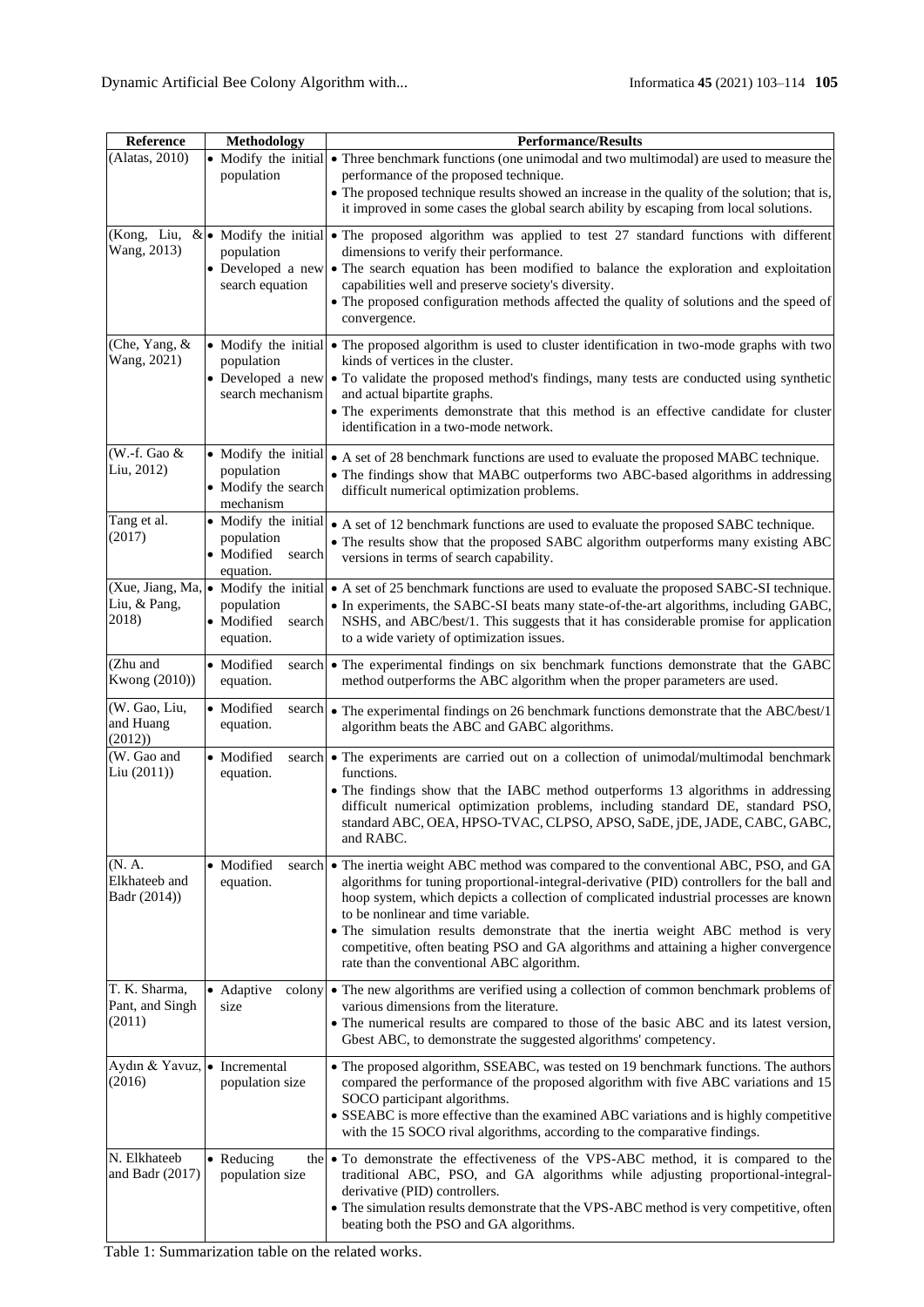**Employed bee step:** Each working bee  $X_i$  here generates a new candidate solution  $V_i$  in the neighborhood of its present position as in Eq. (3).

$$
V_{ij} = X_{ij} + \varphi_{ij} * (X_{ij} - X_{kj}),
$$
 (3)

where  $j$  is a random dimension index,  $X_k$  is a random solution  $(i \neq k)$ , and  $\varphi$  is a random number  $\in [-1 \ 1]$ .

If  $V_{ii}$  is greater than the previous position, the new solution in the bee's memory replaces the previous; otherwise, the previous one's position is maintained. When the working bees have finished their search, they waggle dance to remind the onlooker bees about their food sources.

**Onlooker bee step**: Here, an onlooker bee analyses the nectar data collected from all working bees and selects an individual with a probability proportional to its nectar number. This probabilistic selection is a mechanism for selecting roulette wheels, defined as in Eq. (4).

$$
P_i = \frac{fitness_i}{\sum_{i=1}^{SN} fitness_i'}
$$
 (4)

where  $P_i$  is the probability value of the food source, *fitness<sub>i</sub>* is the fitness value of the individual *i*. Eq. (2) is used to calculate a fitness value for a minimization problem.

Scout bee step: In this step, any food source not improving above a specific 'limit' of trials is abandoned and replaced by a new location, which serves as a scout for the bee employed, using Eq. (1).

Algorithm 1: Summarizes the steps of the ABC algorithm (Karaboga, 2005).

# **3 The improved artificial bee colony algorithm**

The current work makes some improvements to the ABC algorithm to maximize its performance.

### **3.1 Initialization population**

In metaheuristic optimization methods, population initialization is a significant and sensitive step. Indeed, starting with a suitable initial population increases the chance of finding a good solution and speeds up convergence. On the contrary, starting from a poor initial population decreases the opportunity to reach a better solution or requires a substantial number of cycles to achieve a good solution. In the basic ABC algorithm, the stochastic method is used to generate the initial population. These solutions may be good or bad for the problem and not cover the whole search space. To improve the initial population uniformity, several techniques to initialize the population are proposed in the literature, such as the good-point-set method (Hu, Tian, Guo, & Ouyang, 2015; H. Liu, Cai, & Wang, 2007; J. Liu & Wang, 2014; Tang et al., 2017; C.-f. Wang, Liu, & Shen, 2020) and chaotic maps method (Alatas, 2010) but still, these techniques cannot produce as many excellent solutions as possible close to the global optimal one. Therefore, the strategy of hybridizing the good-point-set method with the

### **Algorithm 1**: Main steps of the basic ABC algorithm

 *SN* size of the population. *D number* of optimization parameters.  $x_{ij}$  solution<sub>i,j</sub>,  $i = 1...SN$ ,  $j = 1...D$ 

- **1:** Initialize the population of solutions  $x_{i,j}$ , trial<sub>i</sub> = 0, by using equation (1);
- **2:** Evaluate the population;
- $3:$  cycle = 1;
- **4: Repeat**
- **5:** Produce new solutions  $v_{i,j}$  for the employed bees using equation (3) and evaluate its quality;
- **6:** Apply the *greedy selection* process between the new solutions  $(v_{i,j})$  and the old solution  $(x_{i,j})$  and select the better one.
- **7:** Calculate the probability values by using equation (4) for the solutions xi;
- **8:** Produce the new solutions  $v_{i,j}$  for the onlookers from the solutions *xi* selected depending on *a pi*  and evaluate them;
- **9:** Apply the greedy selection process for the onlookers;
- **10:** Determine the abandoned solution for the scout, if exists, and replace it with a new randomly produced solution *xi* by using equation (1);
- **11:** Memorize the best solution achieved so far;
- **12:**  $cycle = cycle+1$ ;
- **13: Until** (cycle = maximum cycle number);

**Algorithm 2**: A hybrid population initialization method P represents the minimum prime number content with  $P \ge 2*D +3.$ **1: For** i=0 to SN **do 2: For** j=0 to D **do 3:** If i mod  $2 == 0$  do **4:** (# Good-point-set method #) **5:**  $GPS_{i,j} = 1 * 2 * \cos\left(2 * \pi * \frac{j}{k}\right)$  $\frac{1}{P}$ **6:**  $X_{ij} = Lb_j + GPS_{i,j} * (Ub_j - Lb_j)$ **7: Else 8:** (# chaotic maps (Circle) method #) **9:** Initialize variables  $Ch_{0, i} \in (0,1)$  at random 10:  $Ch_{z+1} = Ch_z +$  $1.2 \left( \frac{0.5}{2.1} \right)$  $\left(\frac{0.5}{2\pi}\right)$  sin(  $2\pi$  Ch<sub>z</sub>) mod (1) **11:**  $X_{ij} = Lb_j + Ch_{z,j} * (Ub_j - Lb_j)$ **12:** End for **13:** End for

chaotic maps method is adopted to generate the initial population to ensure that most of the individuals in the population are evenly dispersed to improve the population diversity and cover the whole search space and accelerating convergence speed, as shown by Algorithm 2. In the current work, the circle map is selected by using Eq (5).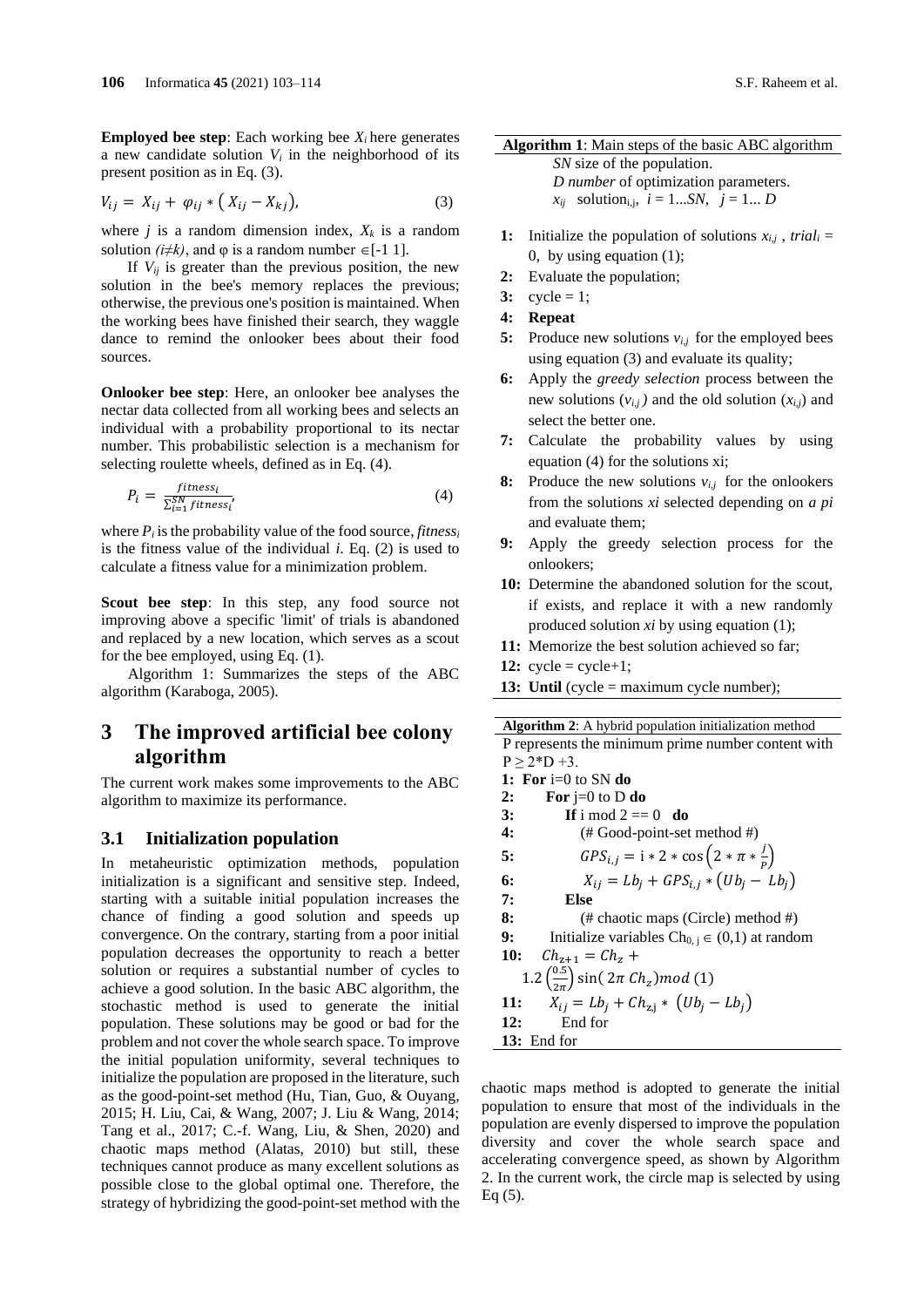$$
Ch_{z+1} = Ch_z + 1.2 - \left(\frac{0.5}{2\pi}\right) \sin(2\pi Ch_z) \mod(1), \quad (5)
$$

where  $Ch_z \in (0,1)$ ,  $z = 0,1, 2..., Z$ , is the chaotic sequence, *Z = SN \* D*.

To illustrate that hybrid method sampling is better than random method sampling, the uniformity properties of both methods are compared as given in Figure 1. We display 100 points, in the range [−100, 100], on a unit square generated using a uniform random number generator and the current hybrid approach, respectively.

Obviously, from Figure 1, the random method distribution is scattered, as shown in Figure 1 (left), but the hybrid method distribution is relatively more uniform, as shown in Figure 1 (right). Thus, the hybrid method technique is the preferred initialization technique for generating a good initial population instead of a purely random one.

#### **3.2 Modified Generating Equation**

In the basic ABC algorithm, the new individual is produced by adopting Eq. (3) by moving the individual towards another randomly selected individual from the population that can be a good or bad individual. As a result, the current candidate individual does not seem to be different from the previous one. Therefore, the search for bees is adept in exploration but weak in exploitation. So, in the current work, the following equation proposed



Figure 1: Illustrates the difference between the generation  $i-1$ , respectively. of the initial population using the random method and the hybrid good-point-set and chaotic maps method.

by (Liang & Lee, 2015) is used to cope with the above challenge.

$$
V_{ij} = X_{ij} + \varphi_1 * (X_{kj} - X_{ij}) + \varphi_2 * (X_{best,j} - X_{ij}), \qquad (6)
$$

where  $\varphi_1 \in [-1,1]$  and  $\varphi_2 \in [0,1]$ , and  $X_k$  is randomly chosen from the population provided that  $(k \neq i)$  and  $X_{best}$ is the best solution in the current population.

### **3.3 Dynamic population size**

Population size is very significant in evolutionary methods; it also influences the robustness and the algorithm computing cost. Small sizes of the population can lead to local convergence, whereas large sizes of the population can lead to slow convergence due to increased computational efforts. As a result, sufficient population size will preserve the algorithm's efficacy. We explore a range of techniques for generating a self-adaptive population size by adopting several computational methods, as shown below.

### **3.3.1 DABC1**

In this method, we have relied on the principle of increasing population size, as the increasing population size approach has been shown to improve algorithm efficiency (Aydın & Yavuz, 2016). The principle of increment strategy is adopted to generate the size of a selfchanging population. Therefore, the DABC1 starts with a small number of individuals at the beginning. Then in each cycle, the population size gradually increases until the population reaches a predetermined maximum size, depending on the diversity of the population.

The average distance around the swarm center (H. Sharma, Bansal, & Arya, 2013) method is applied to calculate the population diversity. Firstly, calculating the center of the population depends on an average of all food sources in the population using Eq. (7).

$$
C_i(k) = \frac{\sum_{j=0}^{SN} X_j(k)}{SN}.
$$
 (7)

Where the center population is defined as form following:

$$
\mathcal{C}_i = [ \mathcal{C}_i(0) \,, \mathcal{C}_i(1) \,, \mathcal{C}_i(2) \,, \cdots, \mathcal{C}_i(D) ]
$$

Then, the average distance between each individual in the population with the center C is calculated using Eq. (8).

$$
div\_pop1 = \frac{1}{SN} \sum_{i=0}^{SN} (\sum_{i=0}^{D} |X_i - C_i|),
$$
 (8)

where div-pop1 is the diversity of the population. Finally, the new population size is calculated using Eq. (9), which is dependent on the ratio between the diversity of the population at generations i and i-1.

$$
SN_{i} = SN_{i-1} + \frac{div\_pop1_{i}}{div\_pop1_{i-1}},
$$
\n(9)

where  $SN_i$  is the new population size,  $div$ -popl<sub>i</sub> and  $div$ *pop1i-1* are the diversity of populations in generations i and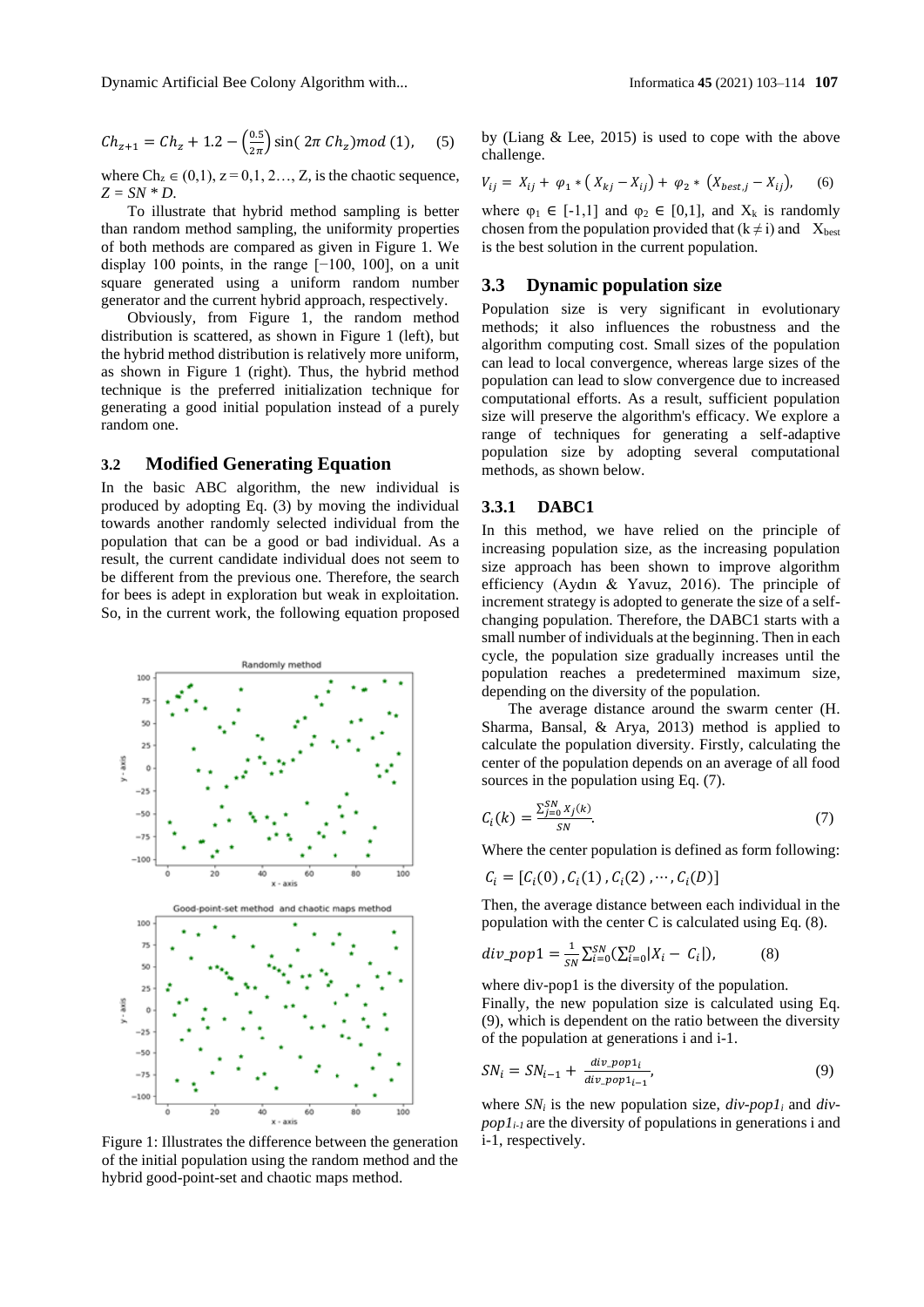#### **3.3.2 DABC2**

Throughout the foraging process, the bee can reproduce and die adaptively, and the size of the population varies at each generation (Ding et al., 2017). So, in the current method, an attempt is to generate population size adaptively change with each cycle, meaning that the size of the population increases or decreases after each cycle, depending on the population diversity. The measurement of the population diversity is calculated based on phenotype properties using Eq. (10).

$$
div - pop2_i = \frac{fit_{Max,i} - fit_{avg,i}}{fit_{Max,i}},
$$
\n(10)

where *fitMax,i* is the maximum fitness value in generation *i*,  $fit_{avg,i}$  is the average fitness value in generation *i* and the variable *div-pop2<sup>i</sup>* measures the diversity of the population in generation  $i$  that belong to the interval  $[0,1]$ . This technique requires less time than the diversity measurement, which is used in Eq. (8).

$$
SN = \begin{cases} SN + 2, & if \ div\_pop2 \le 0.5 \\ SN - 2, & if \ div\_pop2 > 0.5 \end{cases}
$$
(11)

That is, whenever the value of *div\_pop2* is large, the diversity is high and vice versa. In the current strategy, population size increases and decreases depending on the diversity; if the diversity is high  $(> 0.5)$ , the population size decreases by 2; if the diversity is low  $( \leq 0.5)$ , the population size increases by 2.

### **3.3.3 DABC3**

In this method, the population size increases and decreases depending on the diversity but with a specific number of individuals  $K$  as in Eq. (12).

$$
SN_{i} = SN_{i-1} - [sign (div\_pop1_{i} - div\_pop1_{i-1})] * K,
$$
 (12)

where  $SN_i$  is the size of the population in generation  $i$ , and *K* is the number of added/removed individuals, here  $K=2$ . The diversity in this strategy is calculated by Eq. (8).

### **3.3.4 DABC4**

In the current strategy, the population size is adaptively increased or decreased depending on several successive cycles that the best individual is unchanged. So, for each N number of successive cycles, if the best individual is not improved, the population size is increased by 2; if the best individual is improved more than N/2 times, the population size decreases by 2; otherwise, the population size is unchanged.

### **4 Experiments**

### **4.1 Test functions and parameter setting**:

### 4.1.1 **Benchmark functions**

A set of 10 benchmark optimization problems presented in Table 2 is utilized to validate the performance of the systems discussed in Sec. 3. The first five of these functions are unimodal, while the rest are multimodal. In Table 2, the function name, type, search range, optimum, and formulation are listed. Where U: unimodal, M: multimodal, S: separable, and N: non-separable.

#### **4.1.2 Parameter settings**

The following were the primary control parameters in the current work:

The colony (swarm) size:  $NP = 80$  (number of employed bees is equal to the number of onlookers  $= 40$ ).

The number of food sources  $(SN) = 40$ .

The number of cycles that a food supply cannot be changed through:  $\text{limit} = \text{SN*D}$ .

A stopping criterion for foraging is the number of cycles: maximum cycle = 5000.

The elite number is  $k = \{1,2,4\}$  individuals.

The running time is 30.

The Schafer and Rosenbrock functions were evaluated with  $D = \{10,30\}$ , the Himmelblau function with  $D = \{100, 200\}$ , and the other functions with  $D =$ {30,60}.

#### **4.2 Experimental results**

Two experiments were conducted to evaluate the performance of the current work.

#### **4.2.1 Experiment A**

This experiment was conducted to evaluate the performance of the hybrid technique against the random technique to generate the initial population. We experimented and tested these two techniques on five benchmark functions (f1, f2, f8, f9, and f10) to discover their strengths and weaknesses. The results of this experiment are summarized in Table 3.

| Functi<br>on   | D  |                        | Randomly method                 | Hybrid method (chaotic<br>+GPS) |                        |  |  |  |  |
|----------------|----|------------------------|---------------------------------|---------------------------------|------------------------|--|--|--|--|
| #              |    | Mean                   | SD                              | Mean                            | SD                     |  |  |  |  |
|                | 10 | $2.08 \times 10^{-1}$  | $1.16 \times 10^{-1}$           | $1.26 \times 10^{-1}$           | $7.25 \times 10^{-2}$  |  |  |  |  |
| $f_I$          | 30 | $2.72 \times 10^{-1}$  | $2.86 \times 10^{-1}$           | $3.25 \times 10^{-1}$           | $3.69 \times 10^{-1}$  |  |  |  |  |
|                | 30 | $1.08 \times 10^{-15}$ | $2.23 \times 10^{-16}$          | $9.70 \times 10^{-16}$          | $1.48 \times 10^{-16}$ |  |  |  |  |
| f <sub>2</sub> | 60 | $8.99 \times 10^{-15}$ | 5.93 $\times$ 10 <sup>-15</sup> | $7.08 \times 10^{-15}$          | $4.11 \times 10^{-15}$ |  |  |  |  |
|                | 30 | $7.45 \times 10^{-14}$ | $6.54 \times 10^{-14}$          | $6.16 \times 10^{-14}$          | $5.05 \times 10^{-14}$ |  |  |  |  |
| $f_8$          | 60 | $3.19 \times 10^{-10}$ | 4.44 $\times$ 10 <sup>-10</sup> | $1.48 \times 10^{-11}$          | $2.84 \times 10^{-11}$ |  |  |  |  |
|                | 30 | $1.84 \times 10^{-13}$ | $3.69 \times 10^{-13}$          | $9.02 \times 10^{-13}$          | $2.48 \times 10^{-12}$ |  |  |  |  |
| f9             | 60 | $1.72 \times 10^{-12}$ | $4.26 \times 10^{-12}$          | $9.56 \times 10^{-13}$          | $1.28 \times 10^{-12}$ |  |  |  |  |
|                | 30 | $1.32 \times 10^{-13}$ | $2.96 \times 10^{-14}$          | $1.20 \times 10^{-13}$          | $2.65 \times 10^{-14}$ |  |  |  |  |
| $f_{10}$       | 60 | $1.83 \times 10^{-12}$ | $1.50 \times 10^{-12}$          | $1.45 \times 10^{-12}$          | $5.75 \times 10^{-13}$ |  |  |  |  |

Table 2: Shows the mean and standard deviation values obtained in Experiment A.

#### **4.2.2 Experiment B**

To test the performance of the four strategies (DABC1, DABC2, DABC3, and DABC4) proposed by the current work, we compared the results of the basic ABC algorithm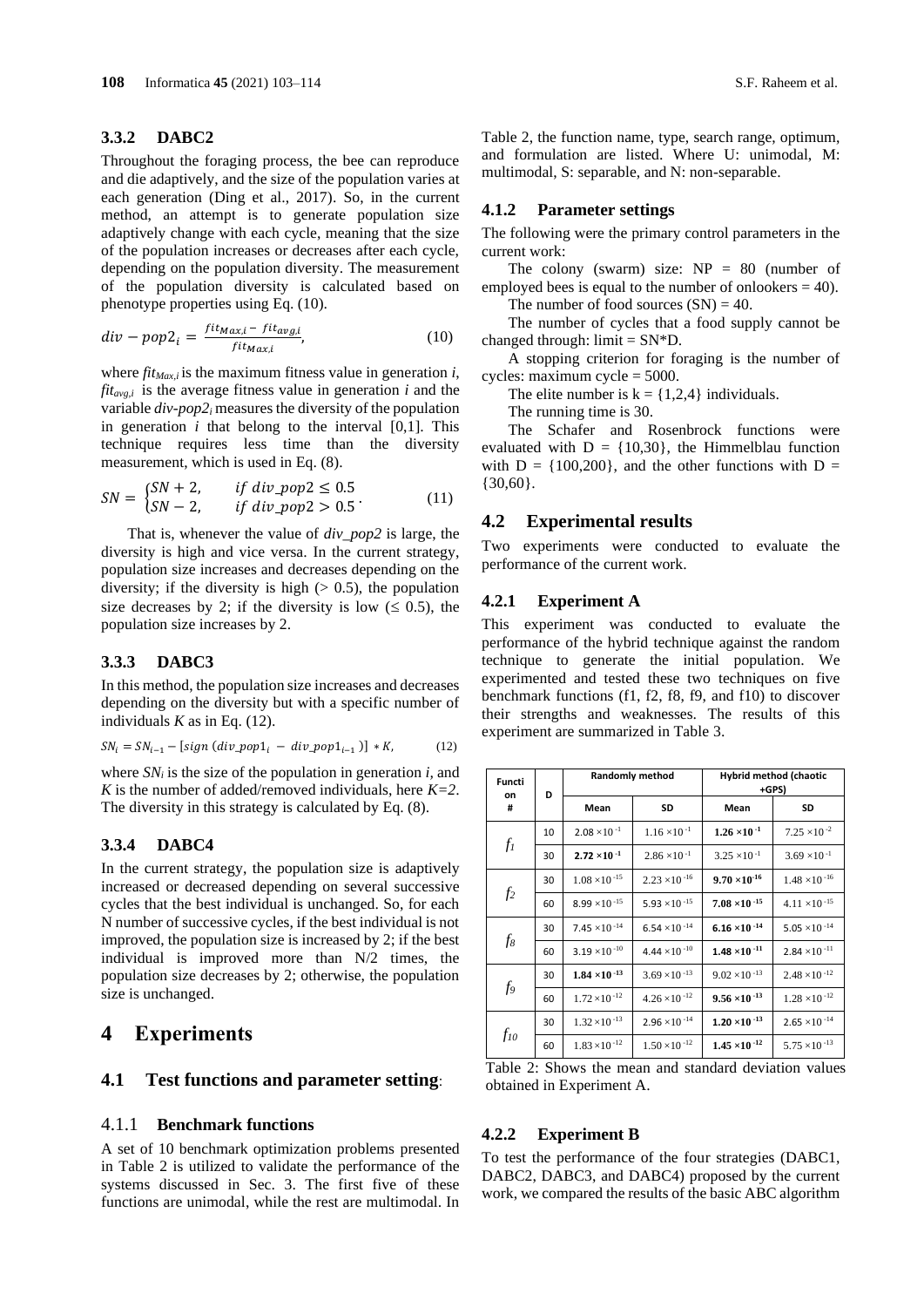on ten benchmark functions (see Table 2). The results, in terms of the mean and standard deviation of the solutions obtained in the 30 runs by each algorithm, are shown in Table 4. The convergence performance of four strategies and the basic ABC algorithm on ten benchmark functions are presented in Figure 2 to show the performance of four DABCs more clearly.

### **5 Discussion**

In the current section, the effects of each modification on the performance of the ABC algorithm are discussed. Firstly, the performance of the hybrid good-point-set with chaotic maps technique against the random technique to generate the initial population is tested. As shown in Table 3, the results indicate that the hybrid method for generating the initial population is superior to the pure random one. We, therefore, use hybrid technology in the current dynamic ABC systems. After that, four modification systems of the basic ABC algorithm, namely DABC1, DABC2, DABC3, and DABC4, are evaluated on 10 test popular benchmark functions. We compare the mean and standard deviation values of these for systems, DABC1-DABC4, with these obtained by the basic ABC algorithm through 30 runs on tested functions to find the contributions of the proposed systems to improve the performance of the basic ABC algorithm. The corresponding simulation results are shown in Table 4. We can see that the four strategies outperform the basic ABC algorithm. As for the unimodal functions shown in Figure 2 (1-5), the performance of the four strategies outperforms the basic ABC algorithm, which means that the proposed modification systems have a positive effect on the algorithm's convergence rate. Again, for the multimodal functions shown in Figure 2 (6-10), we also note the superiority of the strategies over the basic ABC algorithm, which achieves good convergence speed and their ability to global optimization.

There are many works in this regard, but comparing them is very difficult because each work used a different set of tested benchmark functions. We, therefore, will compare our results with the recent previous works that used all or some of the current test functions.

The current work outperforms the other works for most of the test functions. For f1 function, DABC achieves better results than (Kong et al., 2013), (W.-f. Gao & Liu, 2012), (Zhu & Kwong, 2010), (W. Gao & Liu, 2011), and (Ruan, Wang, Zhang, Liu, & Fu, 2020). For f2 function, DABC achieves better results than (Kong et al., 2013) and (Zhu & Kwong, 2010) except (W.-f. Gao & Liu, 2012), (Ruan, Wang, Zhang, Liu, & Fu, 2020), and (W. Gao & Liu, 2011), which achieves the best results on this function. For f3 function, DABC achieves better results than (Ruan, Wang, Zhang, Liu, & Fu, 2020). For f4 function, DABC achieves better results than (Kong et al., 2013) except (Ruan, Wang, Zhang, Liu, & Fu, 2020), which achieves the best results on this function. For f5 function, DABC achieves better results than (Ruan, Wang, Zhang, Liu, & Fu, 2020). For f6 function, DABC achieves similar results than (W. Gao & Liu, 2011) except (Ruan, Wang, Zhang, Liu, & Fu, 2020), which achieves the best

results on this function. For f7 function, DABC achieves better results than (W.-f. Gao & Liu, 2012) and (Ruan, Wang, Zhang, Liu, & Fu, 2020). For f8 function, DABC achieves better results than (Zhu & Kwong, 2010) except (Kong et al., 2013), (W. Gao & Liu, 2011), and (Ruan, Wang, Zhang, Liu, & Fu, 2020), which achieve the similar results on this function. For f9 function, DABC achieves better results than (Kong et al., 2013) and (Zhu & Kwong, 2010) except (W.-f. Gao & Liu, 2012) and (W. Gao & Liu, 2011), which achieve similar results on this function while (Ruan, Wang, Zhang, Liu, & Fu, 2020), which achieves the best results on this function. Finally, for f10 function, DABC achieves better results than (W.-f. Gao & Liu, 2012), (Zhu & Kwong, 2010), (W. Gao & Liu, 2011), and (Ruan, Wang, Zhang, Liu, & Fu, 2020) except (Kong et al., 2013), which achieves the best results on this function.

# **6 Conclusions**

In the current work, we have proposed different strategies to increase the basic ABC algorithm performance. For overcoming the ABC algorithm's disadvantage, we adopted the hybrid good-point-set method and chaotic maps method to enhance the initial population distribution in the early stage; then, we also develop four self-adaptive mechanisms, namely DABC1, DABC2, DABC3, and DABC4, to dynamically determine the appropriate size of the population to performance improvement. These algorithms have been tested on ten well-known benchmark functions. The simulation results show that the current algorithms exhibit a magnificent performance that can offer solutions with high accuracy and strong robustness and outperforms the conventional ABC algorithm.

We plan to improve the ABC algorithm performance using other techniques such as rough sets and fuzzy logic in future work.

### **References**

- [1] Agrawal, M., & Jain, V. (2020). *Applying Improved Genetic Algorithm to Solve Travelling Salesman Problem.* Paper presented at the 2020 Second International Conference on Inventive Research in Computing Applications (ICIRCA). https://doi.org/10.1109/ICIRCA48905.2020.918288 4
- [2] Alatas, B. (2010). Chaotic bee colony algorithms for global numerical optimization. *Expert systems with applications, 37*(8), 5682-5687. https://doi.org/10.1016/j.eswa.2010.02.042
- [3] Aydın, D., & Yavuz, G. (2016). *A Self-adaptive Artificial Bee Colony Algorithm with Incremental Population Size for Large Scale Optimization.* Paper presented at the International Conference on Soft Computing-MENDEL.
- [4] Benala, T. R., Villa, S. H., Jampala, S. D., & Konathala, B. (2009). *A novel approach to image edge enhancement using artificial bee colony optimization algorithm for hybridized smoothening filters.* Paper presented at the 2009 World Congress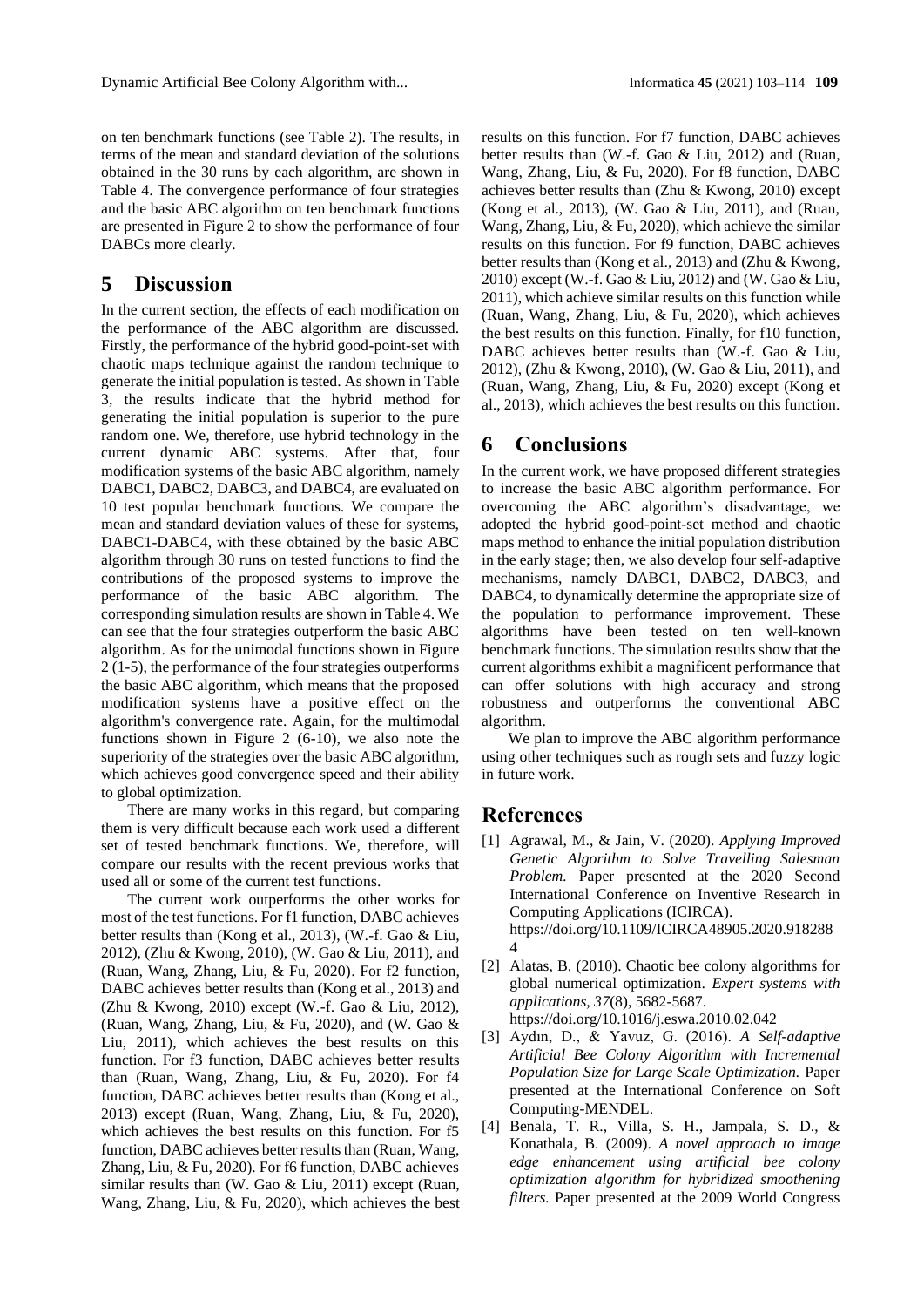on Nature & Biologically Inspired Computing (NaBIC).

https://doi.org/10.1109/NABIC.2009.5393866

[5] Che, S., Yang, W., & Wang, W. (2021). An Improved Artificial Bee Colony Algorithm for Community Detection in Bipartite Networks. *IEEE Access, 9*, 10025-10040.

https://doi.org/10.1109/ACCESS.2021.3050752

- [6] Chun-Feng, W., Kui, L., & Pei-Ping, S. (2014). Hybrid artificial bee colony algorithm and particle swarm search for global optimization. *Mathematical Problems in Engineering, 2014*, 8 pages. https://doi.org/10.1155/2014/832949
- [7] De Oca, M. A. M., Stutzle, T., Van den Enden, K., & Dorigo, M. (2010). Incremental social learning in particle swarms. *IEEE Transactions on Systems, Man, and Cybernetics, Part B, 41*(2), 368-384. https://doi.org/10.1109/TSMCB.2010.2055848
- [8] Ding, M., Chen, H., Lin, N., Jing, S., Liu, F., Liang, X., & Liu, W. (2017). Dynamic population artificial bee colony algorithm for multi-objective optimal power flow. *Saudi Journal of Biological Sciences, 24*(3), 703-710.

https://doi.org/10.1016/j.sjbs.2017.01.045

- [9] Ebrahimnejad, A., Enayattabr, M., Motameni, H., & Garg, H. (2021). Modified artificial bee colony algorithm for solving mixed interval-valued fuzzy shortest path problem. *Complex and Intelligent Systems*, 1-19.
- [10]Elkhateeb, N., & Badr, R. (2017). A novel variable population size artificial bee colony algorithm with convergence analysis for optimal parameter tuning. *International Journal of Computational Intelligence and Applications, 16*(03), 1750018. https://doi.org/10.1142/S1469026817500183
- [11]Elkhateeb, N. A., & Badr, R. (2014). Dynamic inertia weight artificial bee colony versus GA and PSO for optimal tuning of PID controller. *22*(4), 307-317. https://doi.org/10.1504/IJMIC.2014.066262
- [12]Gao, W.-f., & Liu, S.-y. (2012). A Modified Artificial Bee Colony Algorithm. *Computers and Operations Research, 39*(3), 687-697. https://doi.org/10.1016/j.cor.2011.06.007
- [13]Gao, W., & Liu, S. (2011). Improved artificial bee colony algorithm for global optimization. *Information Processing Letters, 111*(17), 871-882. https://doi.org/10.1016/j.ipl.2011.06.002
- [14]Gao, W., Liu, S., & Huang, L. (2012). A global best artificial bee colony algorithm for global optimization. *Journal of Computational and Applied Mathematics, 236*(11), 2741-2753. https://doi.org/10.1016/j.cam.2012.01.013
- [15]Gu, S., Zhou, X., & Guo, Q. (2019). *Denoising of Power Quality Disturbance Signal Based on Ant Colony optimization Wavelet Threshold Estimation.* Paper presented at the 2019 IEEE 3rd Information Technology, Networking, Electronic and Automation Control Conference (ITNEC). https://doi.org/10.1109/ITNEC.2019.8729061

[16]Hu, H., Tian, S., Guo, Q., & Ouyang, A. (2015). An adaptive hybrid PSO multi-objective optimization algorithm for constrained optimization problems. *International Journal of Pattern Recognition and Artificial Intelligence, 29*(06), 1559009. https://doi.org/10.1142/S0218001415590090

- [17]Huang, H., & Xia, X.-L. (2017). *Wine quality evaluation model based on artificial bee colony and BP neural network.* Paper presented at the 2017 International Conference on Network and Information Systems for Computers (ICNISC). https://doi.org/10.1109/ICNISC.2017.00026
- [18]Karaboga, D. (2005). *An idea based on honey bee swarm for numerical optimization*. Retrieved from TECHNICAL REPORT-TR06.
- [19]Karaboga, D., & Akay, B. (2007). *Artificial bee colony (ABC) algorithm on training artificial neural networks.* Paper presented at the 2007 IEEE 15th Signal Processing and Communications Applications. https://doi.org/10.1109/SIU.2007.4298679
- [20]Karaboga, D., & Akay, B. (2009). A comparative study of artificial bee colony algorithm. *Applied Mathematics and Computation, 214*(1), 108-132. https://doi.org/10.1016/j.amc.2009.03.090
- [21]Khuat, T. T., & Le, M. H. (2016). Optimizing parameters of software effort estimation models using directed artificial bee colony algorithm. *Informatica, 40*(4).
- [22]Kong, X., Liu, S., & Wang, Z. (2013). A new hybrid artificial bee colony algorithm for global optimization. *International Journal of Computer Science Issues, 10*(1), 287.
- [23]Li, H., Xiang, S., Yang, Y., & Liu, C. (2021). Differential evolution particle swarm optimization algorithm based on good point set for computing Nash equilibrium of finite noncooperative game [J]. *AIMS Mathematics, 6*(2), 1309-1323.
- [24]Liao, T., Montes de Oca, M. A., Aydin, D., Stützle, T., & Dorigo, M. (2011). *An incremental ant colony algorithm with local search for continuous optimization.* Paper presented at the Proceedings of the 13th annual conference on Genetic and evolutionary computation.
- [25]Liu, H., Cai, Z., & Wang, Y. (2007). *A new constrained optimization evolutionary algorithm by using good point set.* Paper presented at the 2007 IEEE Congress on Evolutionary Computation. https://doi.org/10.1109/CEC.2007.4424613
- [26]Liu, J., & Wang, Y.-p. (2014). An improved central force optimization algorithm for multimodal optimization. *Journal of Applied Mathematics, 2014*, 12 pages.

https://doi.org/10.1155/2014/895629

- $[27]$ Long, M., & Wang, L. (2021). S-box design based on discrete chaotic map and improved artificial bee colony algorithm. *IEEE Access, 4*, 1-11. https://doi.org/10.1109/ACCESS.2021.3069965
- [28]Ouyang, A., Li, K., Fei, X., Zhou, X., & Duan, M. (2015). A novel hybrid multi-objective population migration algorithm. International Journal of Pattern Recognition and Artificial Intelligence (01), 1559001.

https://doi.org/10.1142/S0218001415590016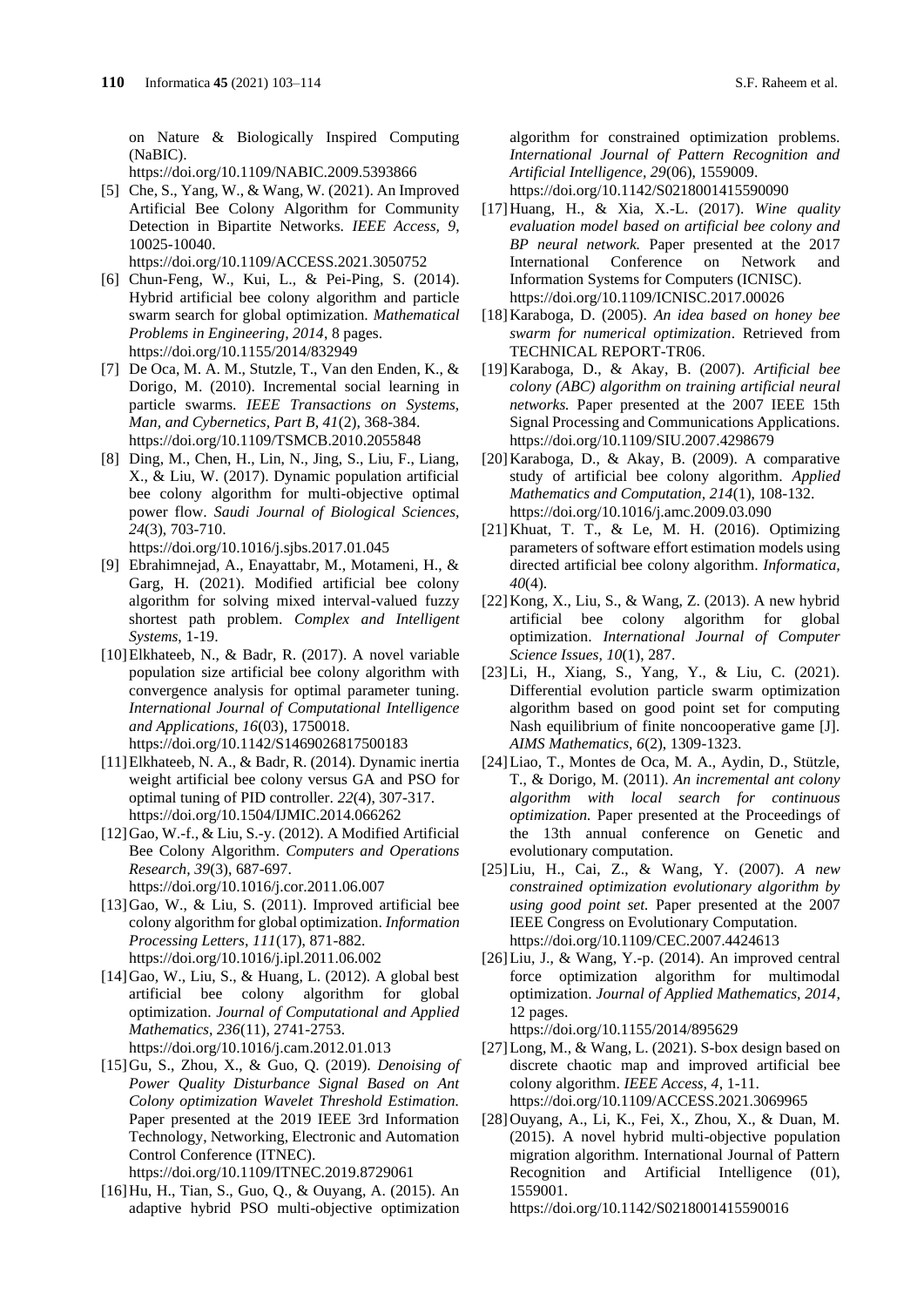- [29]Pan, X., Zhang, Q., & Pan, H. (2020). Improved artificial bee colony algorithm and its application to fundus retinal blood vessel image binarization. *IEEE Access, 8*, 123726-123734. https://doi.org/10.1109/ACCESS.2020.3001299
- [30]Rahnamayan, S., Tizhoosh, H. R., & Salama, M. M. (2008). Opposition-based differential evolution. *IEEE Transactions on Evolutionary computation, 12*(1), 64-79.

https://doi.org/10.1109/TEVC.2007.894200

- [31]Sharma, H., Bansal, J. C., & Arya, K. (2013). *Diversity Measures in Artificial Bee Colony.* Paper presented at the Proceedings of Seventh International Conference on Bio-Inspired Computing: Theories and Applications (BIC-TA 2012).
- [32] Sharma, T. K., Pant, M., & Singh, V. P. (2011). *Artificial bee colony algorithm with self adaptive colony size.* Paper presented at the International Conference on Swarm, Evolutionary, and Memetic Computing.
- [33]Tang, M., Long, W., Wu, H., Zhang, K., & Shardt, Y. A. W. (2017). Self-Adaptive Artificial Bee Colony for Function Optimization. *Journal of Control Science and Engineering, 2017*, 13 pages. https://doi.org/10.1155/2017/4851493
- [34]Wang, C.-f., Liu, K., & Shen, P.-p. (2020). A Novel Genetic Algorithm for Global Optimization. *Acta Mathematicae Applicatae Sinica, English Series, 36*(2), 482-491.
- [35]Wang, R., Ru, Y., & Long, Q. (2009). Improved adaptive and multi-group parallel genetic algorithm based on good-point set. *Journal of Software, 4*(4), 348-356.
- [36]Wang, S.-J., & Cui, X.-L. (2018). *A Practical Electromagnetism-Like Mechanism Algorithm.* Paper presented at the 2018 2nd IEEE Advanced

Information Management, Communicates, Electronic and Automation Control Conference (IMCEC). https://doi.org/10.1109/IMCEC.2018.8469232

- [37]Xue, Y., Jiang, J., Ma, T., Liu, J., & Pang, W. (2018). A self-adaptive artificial bee colony algorithm with symmetry initialization. *Journal of Internet Technology, 19*(5), 1347-1362.
- [38]Yao, B. Z., Yang, C. Y., Hu, J. J., Yin, G. D., & Yu, B. (2010). *An improved artificial bee colony algorithm for job shop problem.* Paper presented at the Applied Mechanics and Materials. https://doi.org/10.4028/www.scientific.net/AMM.26 -28.657
- [39]Zhang, L.-P., Yang, Z.-X., He, Q.-Y., & Cai, D.-M. (2017). *Immune algorithm for minimal Steiner tree problems.* Paper presented at the 2017 International Conference on Advanced Mechatronic Systems (ICAMechS).

https://doi.org/10.1109/ICAMechS.2017.8316560

[40]Zhang, Q., & Liu, L. (2019). Whale optimization algorithm based on lamarckian learning for global optimization problems. *IEEE Access, 7*, 36642- 36666.

https://doi.org/10.1109/ACCESS.2019.2905009

[41]Zhou, J.-L., Wang, J.-S., Zhang, Y.-X., Guo, Q.-S., Li, H., & Lu, Y.-X. (2020). *Particle Swarm Optimization Algorithm with Variety Inertia Weights to Solve Unequal Area Facility Layout Problem.* Paper presented at the 2020 Chinese Control And Decision Conference (CCDC).

https://doi.org/10.1109/CCDC49329.2020.9163977

[42]Zhu, G., & Kwong, S. (2010). Gbest-guided artificial bee colony algorithm for numerical function optimization. *Applied Mathematics and Computation, 217*(7), 3166-3173. https://doi.org/10.1016/j.amc.2010.08.049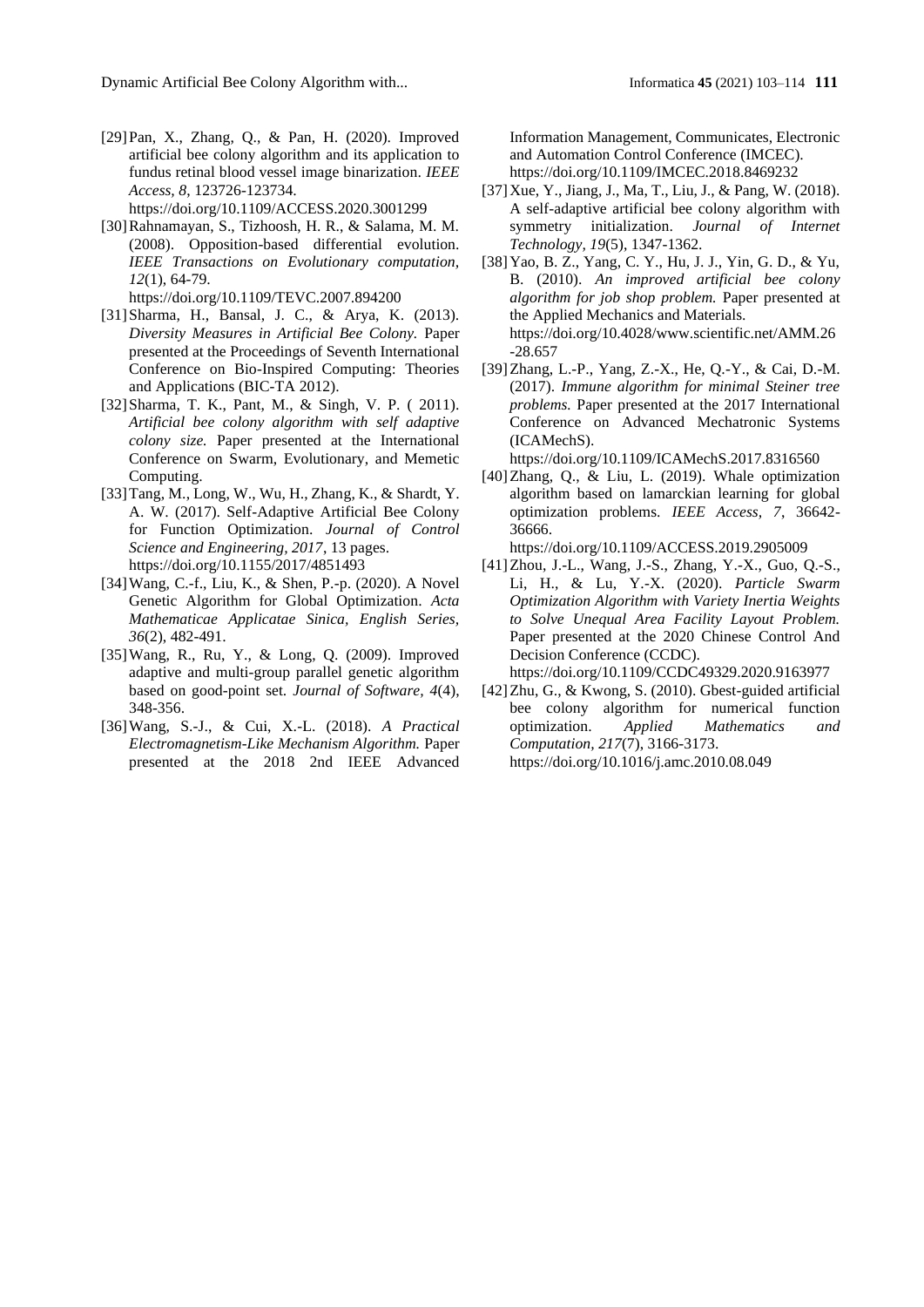



Figure 2: Convergence Curves of the ABC with DABC1, DABC2, DABC3, and DABC4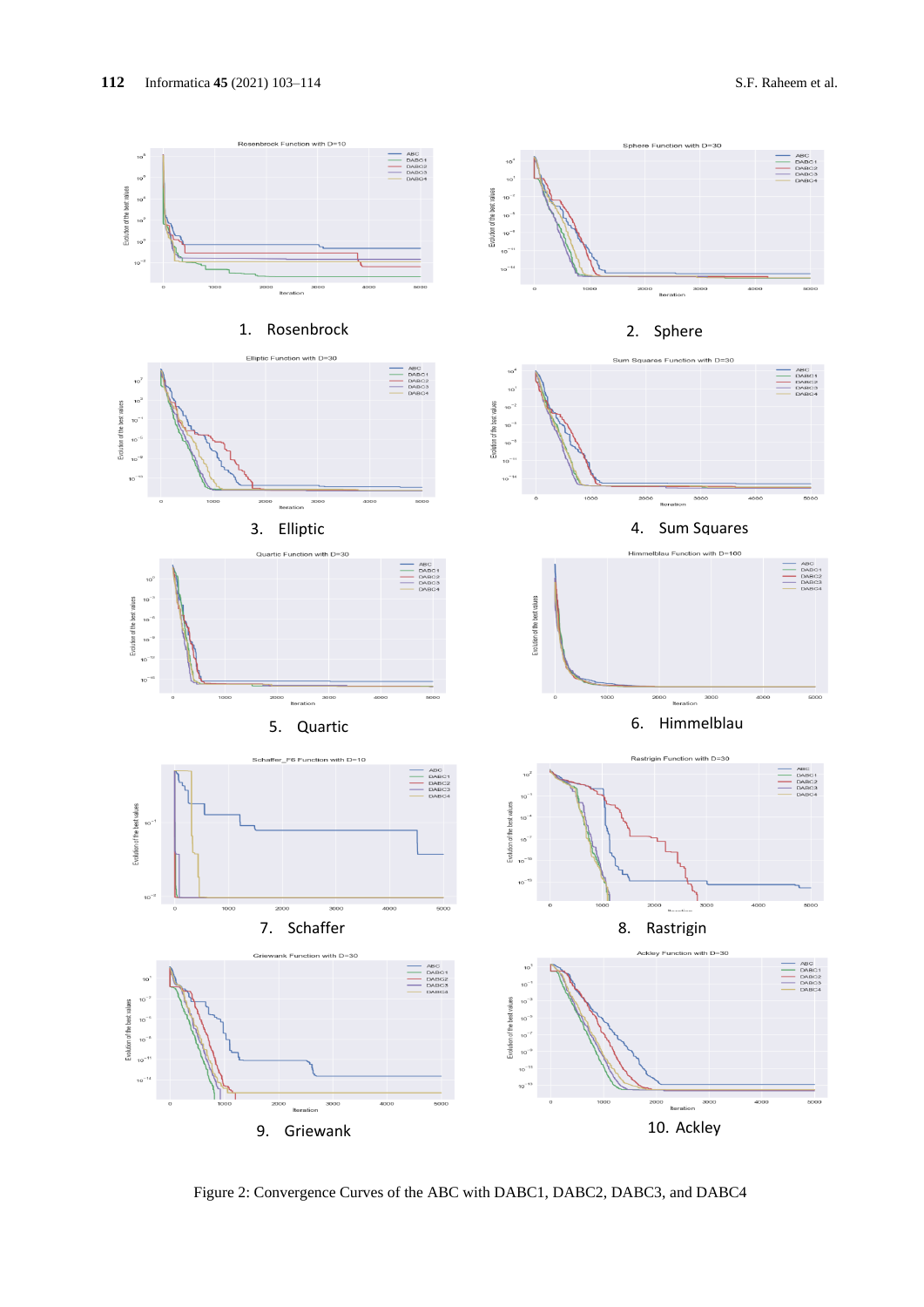### Table 2: Test functions

| NO             | Function       | type      | Search<br>Range                                              | optimal<br>value | Formulation                                                                                                                                                |  |  |  |  |
|----------------|----------------|-----------|--------------------------------------------------------------|------------------|------------------------------------------------------------------------------------------------------------------------------------------------------------|--|--|--|--|
| f1             | Rosenbrock     | <b>UN</b> | $[-50, 50]$                                                  | $\boldsymbol{0}$ | $f_1(x) = \sum_{i=1}^{n} 100 (x_{i+1} - x_i^2)^2 + (x_i - 1)^2$                                                                                            |  |  |  |  |
| f2             | sphere         | <b>US</b> | $[-100, 100]$                                                | $\mathbf{0}$     | $f_2(x) = \sum_{i=1}^{n} x_i^2$                                                                                                                            |  |  |  |  |
| f3             | Elliptic       | <b>UN</b> | $[-100, 100]$                                                | $\mathbf{0}$     | $f_3(x) = \sum_{i=1}^{b} (10^6)^{(i-1)/(D-1)} x_i^2$                                                                                                       |  |  |  |  |
| f4             | Sum<br>Squares | <b>US</b> | $[-10, 10]$                                                  | $\boldsymbol{0}$ | $f_4(x) = \sum_{i=1}^{6} i x_i^2$                                                                                                                          |  |  |  |  |
| f <sub>5</sub> | Quartic        | <b>US</b> | $[-1.28, 1.28]$                                              | $\boldsymbol{0}$ | $f_5(x) = \sum_{i=1}^{6} i x_i^4$                                                                                                                          |  |  |  |  |
| f6             | Himmelblau     | <b>MS</b> | $[-5,5]$                                                     | 78.3323          | $f_6(x) = \frac{1}{n} \sum_{i=1}^{D} (x_i^4 - 16 x_i^2 + 5 x_i)$                                                                                           |  |  |  |  |
| f7             | Scaffer's F6   | MN        | $[-100, 100]$                                                | $\mathbf{0}$     | $f_7(x) = 0.5 + \frac{\sin^2\left(\sqrt{\sum_{i=1}^D x_i^2}\right) - 0.5}{(1 + 0.001\left(\sqrt{\sum_{i=1}^D x_i^2}\right))^2}$                            |  |  |  |  |
| f8             | Rastrigin      | <b>MS</b> | $[-5.12, 5.12]$                                              | $\mathbf{0}$     | $f_8(x) = \sum_{i=1}^{6} (x_i^2 - 10 \cos(2\pi x_i) + 10)$                                                                                                 |  |  |  |  |
| f9             | Griewank       | MN        | $[-600, 600]$                                                | $\mathbf{0}$     | $f_9(x) = \frac{1}{4000} \sum_{i=1}^{D} x_i^2 - \prod_{i=1}^{D} \cos\left(\frac{x_i}{\sqrt{i}}\right) + 1$                                                 |  |  |  |  |
| f10            | Ackley         | MN        | $\begin{bmatrix} -8.32 & -7.68 & -7.88 \end{bmatrix}$<br>68] | $\boldsymbol{0}$ | $f_{10}(x) = 20 + e - 20exp\left[-0.2 \int_{0}^{1} \frac{1}{D} \sum_{i=1}^{D} x_i^2\right]$<br>$-\exp\left[\frac{1}{D}\sum_{i=1}^{D}\cos(2\pi x_i)\right]$ |  |  |  |  |